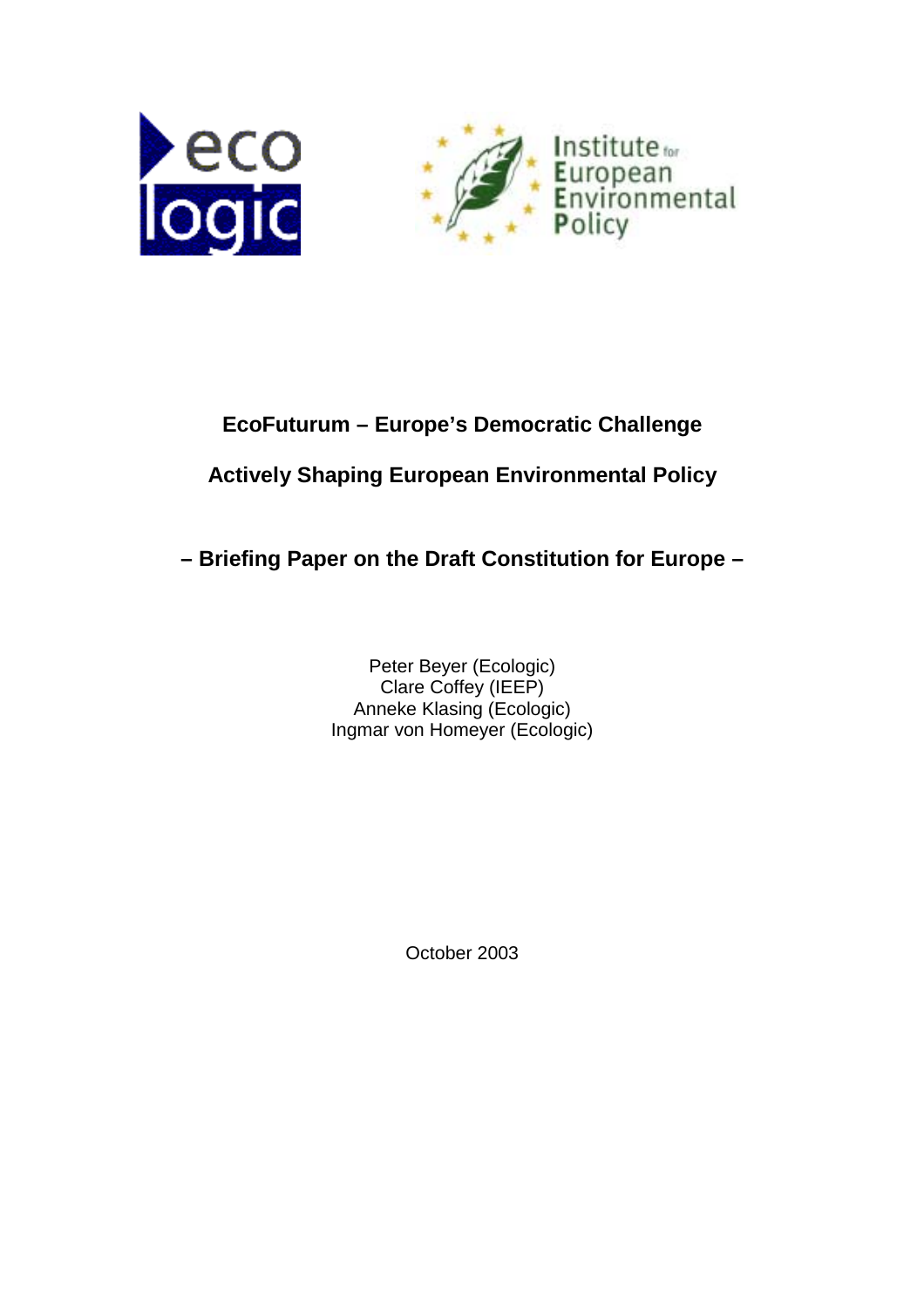## **1 Introduction**

In July 2003 the Convention on the Future of Europe presented the full draft Treaty establishing a Constitution for Europe,<sup>1</sup> with a view to its adoption and eventual ratification by the EU Member States. The draft builds on earlier texts produced first in October 2002, and then in February 2003, and is an impressive document bearing in mind the nature of the challenge and the limited timeframe.

The Inter-Governmental Conference (IGC) started at the beginning of October, and is to decide on the final form and content of the new European constitution. Though some Member States believe the Constitution should be pushed through in its current form, the IGC is unlikely simply to "rubber stamp" the text. Instead, some provisions of the draft will most probably be re-examined and eventually modified. If that does happen, it will present one last and important opportunity to improve the draft, from an environmental standpoint.

With this in mind, the following presents an analysis of the draft Treaty. The intention is to inform those involved, both directly and indirectly, in the IGC negotiations, of the environmental implications of the current draft and key opportunities for improvement.

# **2 Background**

 $\overline{\phantom{a}}$ 

If adopted in its current form, the draft Treaty will replace the existing EU Treaties and merge the European Union and the European Community, creating one Union with a legal personality. The provisions of the existing Treaties would also be reorganised, and the Charter of Fundamental Rights formally incorporated within the constitutional framework (see insert).

# **Draft Constitution for Europe: the new structure**

Having brought together, reshaped and reworked provisions in the existing European Treaties, the draft constitution now consists of the following four Parts:

- **Part I [no title]** contains the definitions and objectives of the Union, a catalogue of "competencies", as well as basic provisions on the Union's institutions, the exercise of competence, finance and the democratic life of the Union;
- ! **Part II The Charter of Fundamental Rights of the Union** formally incorporates the Charter into the Treaty, three years after it was finalised but only "welcomed" by the Member States;
- ! **Part III The Policies and Functioning of the Union** contains the more technical provisions concerning citizenship, objectives and procedures for adopting legislation in both internal and external Union policies, details on the Union's institutions and

<sup>&</sup>lt;sup>1</sup> CONV 850/03, dated 18 July 2003, see www.european-convention.eu.int/.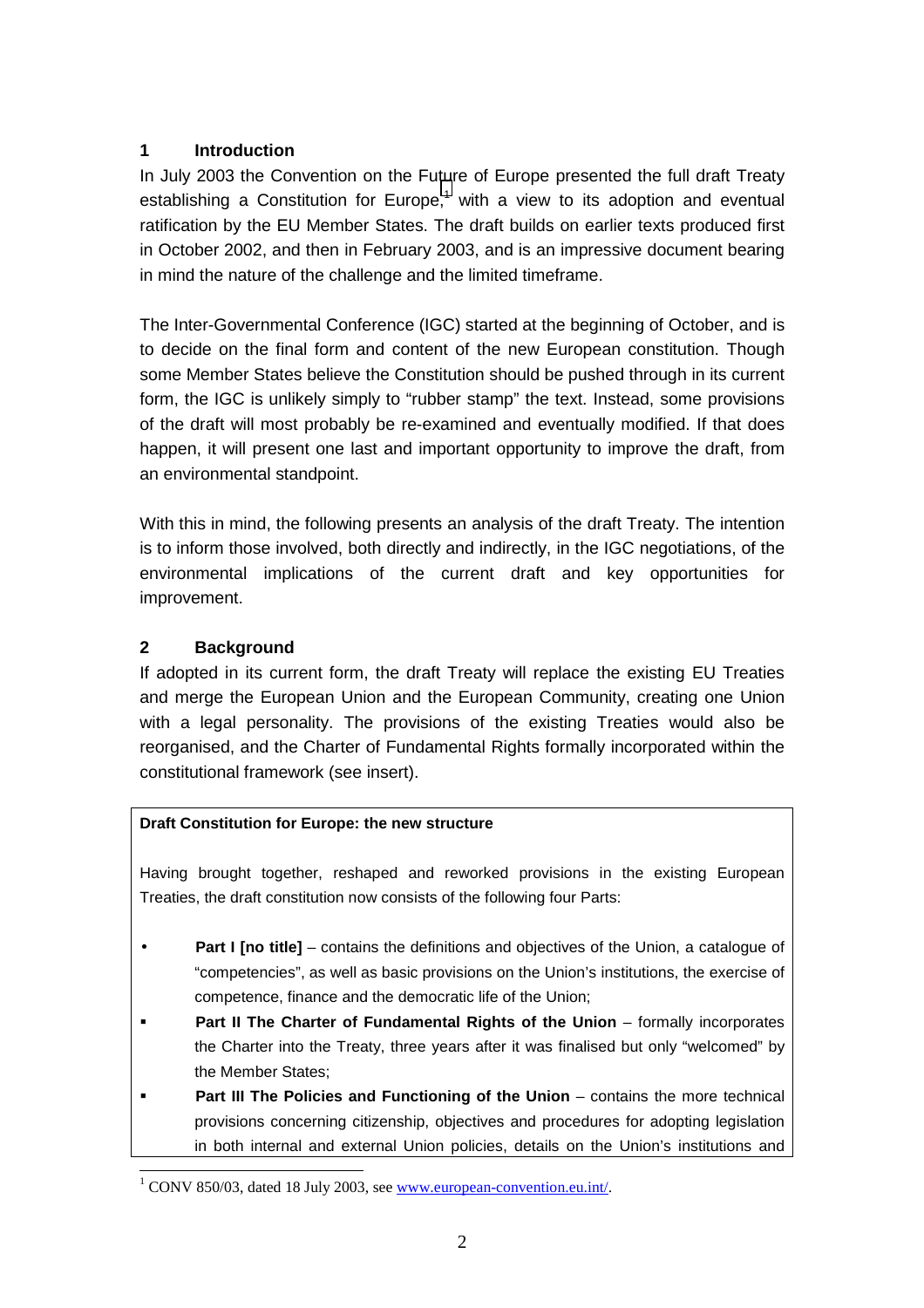their role, and financial provisions;

- **Part IV Final Provisions** defines the procedure for future amendments to the constitution, as well as the Union flag (circle of twelve golden stars on a blue background), anthem (Beethoven's Ode to Joy), motto (United in Diversity) and "Europe day" (9 May); and
- **Protocols** attached to the draft constitution, including the Protocol on the application of the principles of subsidiarity and proportionality, and one amending the Euratom Treaty.

Although this restructuring appears on the surface to be rather dramatic, to a large degree it represents no more than a simplification and codification of European primary law. Among the more substantive (and contentious) changes are those relating to the European institutions and instruments, both of which are being reformed in order to cope with a Union of 25 or more States. However, contrary to numerous press articles, the draft constitution does not represent a massive loss of sovereignty, or a transformation of the Union into a "European Super-state". Indeed, the new name – Constitution for Europe – arguably does little more than reflect the existing character of the Treaties.

#### **3 Putting the environment into the Constitution**

The first draft of Part I of the treaty presented in February 2003 raised alarm bells within Europe's environmental community. Having secured and then successively strengthened the Treaties' environmental provisions during the 1980s and 1990s, environmental interests were suddenly faced with a draft that represented a major step backwards. The response was an unprecedented level of Treaty-focused advocacy work, which led to the successful reinstatement of key aspects of the environmental *acquis communautaire.* The final draft constitution now contains the following main "environmental" provisions:

- **Union objectives:** Article I-3 now refers to all three aspects of sustainable development and states that the Union should work for a "high level of protection and improvement of the quality of the environment", thus maintaining the provisions currently contained in Article 2 of the EC Treaty. Fostering global sustainable development is also to be made an explicit objective of the Union's external policies, Article I-3(4), Article III-193(2).
- **Environmental integration requirement:** The provision on integrating environmental considerations within Community policy areas (currently in Article 6 EC Treaty), has been moved to Part III, Article III-4, where it sits alongside other "cross-cutting" provisions. While the prominent position at the front of the Treaty is lost, the requirement would apply to *all* Union policies (not just Community policies). A slightly stronger integration requirement is also contained in Part II, within the Charter of Fundamental Rights (Article II-37).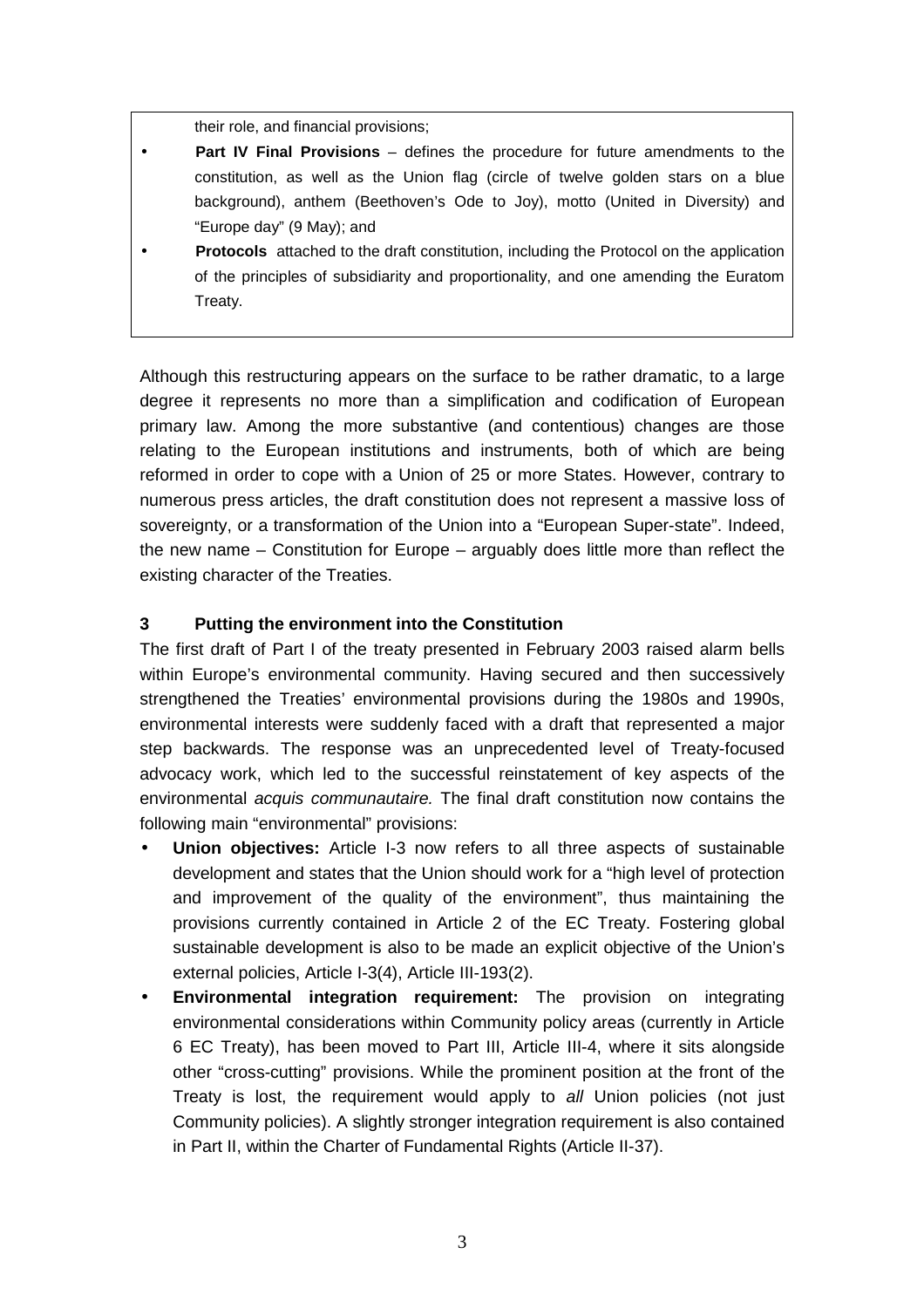• **Environmental policies and objectives:** The environmental policy provisions currently set out under the "Environment Title" of the EC Treaty remain largely unchanged, but are now in Section 5 Article III-129 to 131. The main changes that have been put forward seek simply to clarify which measures require unanimous agreement in the Council.

Securing these provisions is a major achievement in itself, but further improvements are needed if the new constitution is to reflect the environmental imperative of the 21st century. Key weaknesses in the draft constitution can be found in several **policy** sections, notably those relating to transport, agriculture and fisheries, cohesion and common commercial policies. The opportunity has not been taken to widen the scope for **public access to justice** in environmental matters. The **Euratom Treaty,** whose primary aim is to promote nuclear energy, remains fundamentally unreformed. There is also no reference to the EU's **Sustainable Development Strategy**, nor the procedures for its development and regular review.

While environmental concerns will naturally focus on the core questions identified above, it is important to consider also the many strategic issues raised by the draft constitution, which could have an enormous impact on European environmental policy-making. These include the proposed new institutional architecture and instruments of the Union, application of the subsidiarity principle, the Union's external policies, as well as the procedure for future revisions of the constitution. Each of these topics remains controversial and is likely to be discussed during the IGC.

#### **4 The Institutions of the Union**

Suggesting changes to the Union's institutional set-up to ensure its functioning after enlargement was one of the most important and controversial tasks for the Convention. The final draft text foresees some major changes, including among others:

- $\triangleright$  the establishment of a semi-permanent President of the European Council;
- $\triangleright$  the creation of the post of Union Minister for Foreign Affairs;
- $\triangleright$  the reform of the Council, including a new Legislative and General Affairs Council and a new presidency system;
- $\triangleright$  limiting the number of fully-fledged Commissioners to fifteen; and
- $\triangleright$  extending the powers of the European Parliament.

Together these proposals could have serious implications for future European environmental policy.

#### **4.1 The European Council and its President**

The draft constitution suggests that the European Council, consisting of the Heads of State and Government, will elect a President by qualified majority for a term of two and a half years (renewable once), Article I-21. The President would: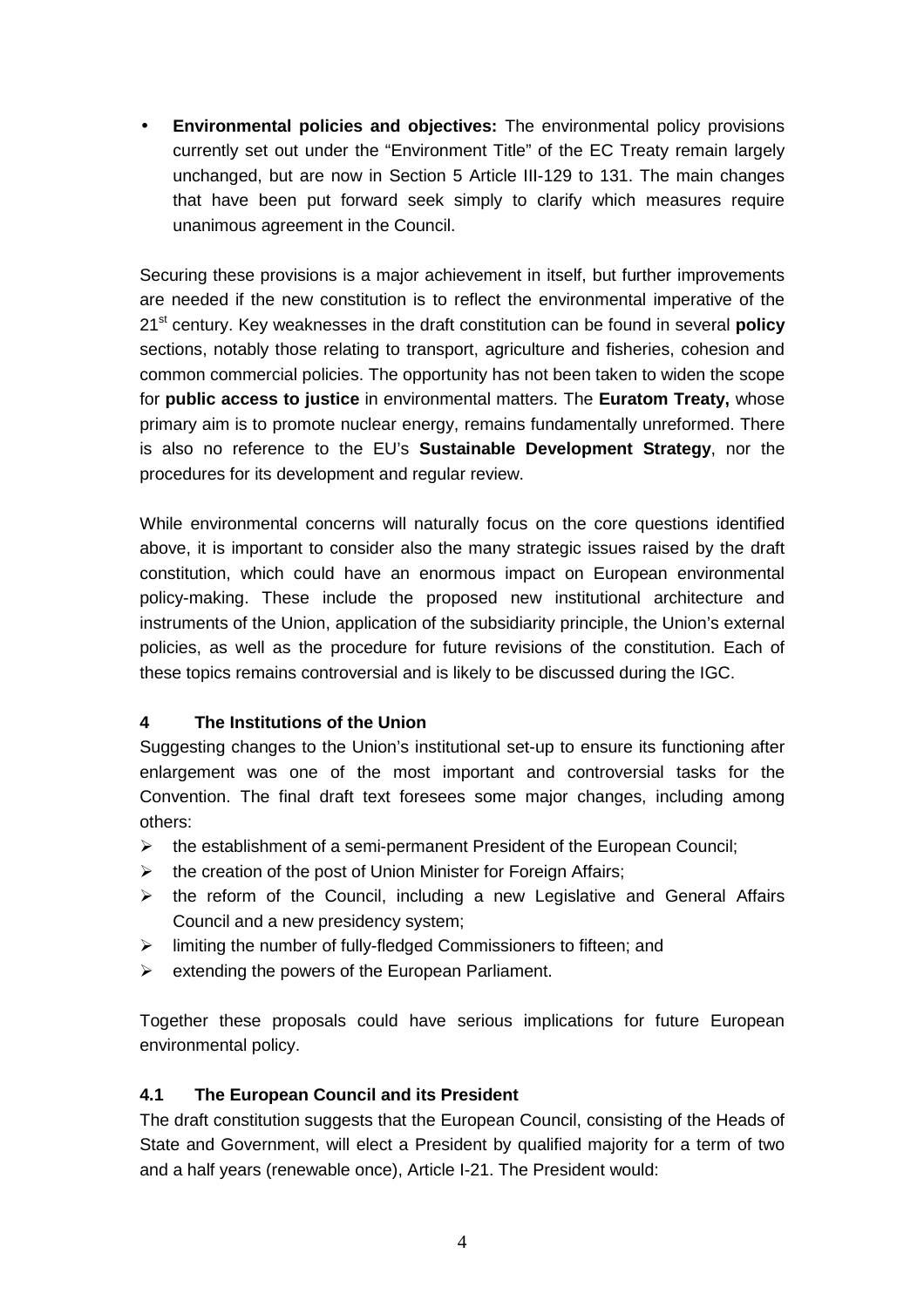- ensure the preparation of the European Council meetings, in co-operation with the President of the Commission;
- on the basis of the work of the General Affairs Council, drive its work forward; and
- ensure the external representation of the Union on common foreign and security policy issues, Article I-21.

The new post of European Council President now has widespread support, with apparently no Member State fundamentally opposed to its creation. The implications, from an environmental perspective, will depend on whether future presidents recognise the importance of environmental policy. This is particularly critical given the president's function of preparing the meetings of the European Council, which has a guiding role for all European policies and which has been instrumental in driving the EU Sustainable Development Strategy (SDS) and the Cardiff environmental integration process. The SDS and Cardiff commitments are only set out in conclusions of the European Council, and the European Council also has responsibility for their periodic review.

## **4.2 The Union Minister for Foreign Affairs**

The Union Minister for Foreign Affairs, to be appointed by the European Council in agreement with the President of the Commission, would conduct the Union's common foreign and security policy. In this role, he/she would also chair the Foreign Affairs Council, Article I-23(2), and simultaneously, be one of the Vice-Presidents of the Commission responsible for handling external relations and for co-ordinating other aspects of the Union's external policies, Article I-27(3). The Minister of Foreign Affairs contributes to the development of a common European Foreign Policy.

Despite their multiple offices, the power of the Minister appears to be rather limited. He/she would have to carry out the foreign policy "as mandated by the Council of Ministers" which, consisting of the national Ministers of Foreign Affairs, will "flesh out the Union's external policies", Article I-23(2). Thus, despite "conducting" the Union's foreign policy, the Minister would nevertheless depend on the Council for its mandate.

In addition, the division of work between the Minister and the President of the European Council is less than clear. The Foreign Minister would be entitled to develop and conduct the foreign policy, as well as to represent the Union. The European Council President would need to ensure the external representation of the Union on common foreign and security policy issues "at his or her level", Article I-21(2). What is not evident is who would take decisions and who would be politically responsible. If the Minister of Foreign Affairs is to be mandated by the Council and entitled "to conduct" and "to carry out" the foreign policy, then the European Council President's role would be limited to a purely representative one. And yet it seems odd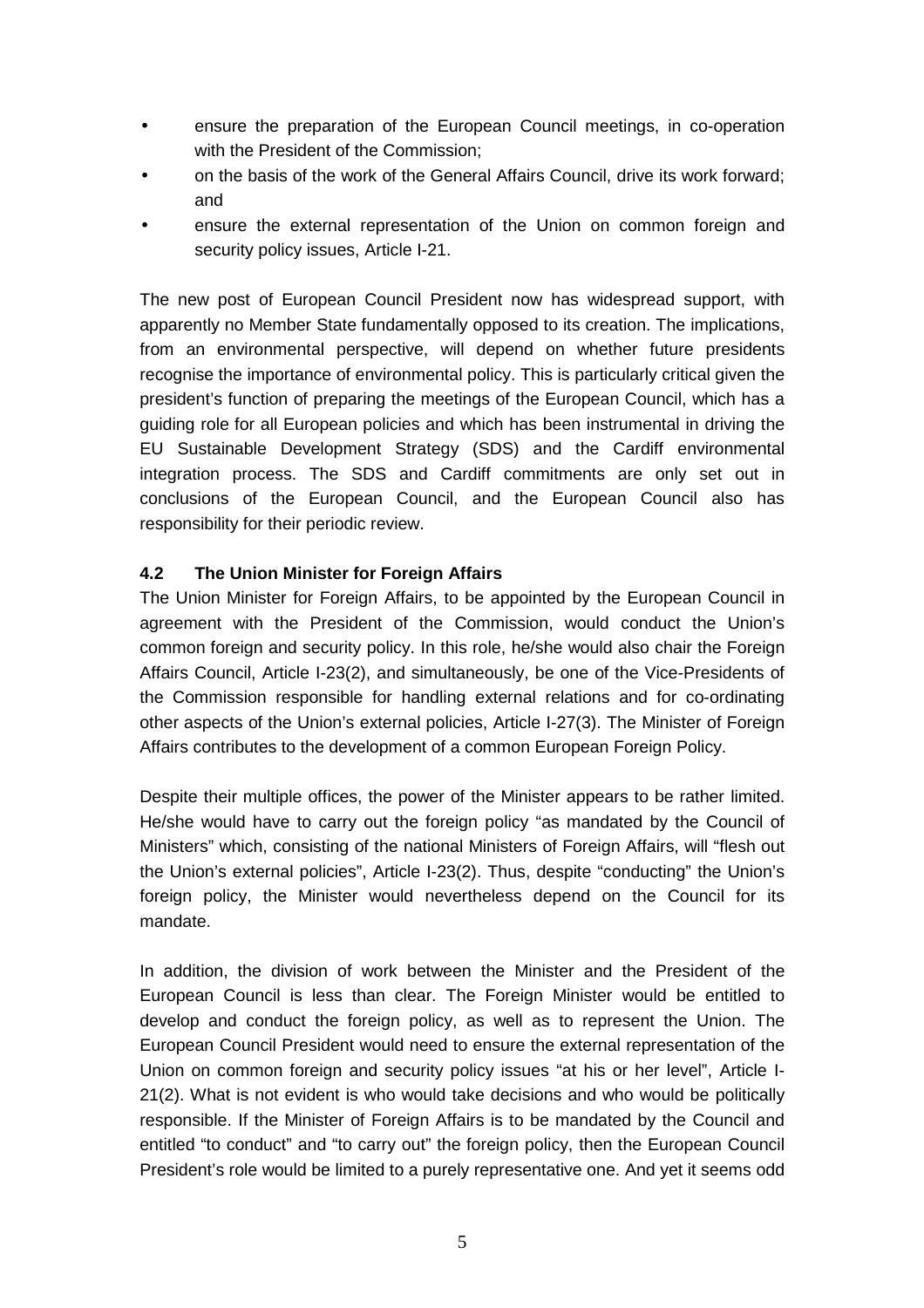that a Union Minister mandated by the European Council should be able to overrule the President of the *European* Council he/she was elected by.

# **4.3 The Council of Ministers**

The draft Constitution formally establishes two different Council formations, notably:

- the Legislative and General Affairs Council preparing for and following-up on European Council meetings, and adopting European legislation jointly with the European Parliament; and
- the Foreign Affairs Council focusing on the Union's external policies.

Other formations of the Council are to be agreed by the European Council at a later stage. The number of Council formations was reduced in 2002 by amalgamating related policy domains within one Council. Although environment policy retained its own Council on that occasion, there is no guarantee that this will continue in the future.

# **4.3.1 The Role of the Legislative and General Affairs Council**

Reflecting an idea of the Italian Vice-President of the Convention, Giuliano Amato, the draft constitution introduces a special Council formation - the Legislative and General Affairs Council - which is to perform two main tasks:

- in its general affairs function, preparing, in liaison with the Commission, the meetings of the European Council, and
- in its legislative function, enacting, jointly with the European Parliament, European laws and European framework laws, Article 23(1).

# *Legislative Council*

The wording of the draft constitution makes it unclear whether the aim is to create a Legislative Council as such or whether it is just a name for the Council's role when acting as legislator. The Praesidium had initially wanted to counter the risk of overly specialised legislation, by ensuring more coherence and consistency between initiatives (CONV 477/03). The first proposal (CONV 691/03) was for a permanent ministerial representative to attend a Legislative Council, "assisted" by other ministers reflecting the business of the day. Faced with fierce opposition to this approach, the final draft text now requires national delegations to include "one or two representatives at ministerial level with relevant expertise, reflecting the business on the agenda".

The possibility that Member States always send the relevant sectoral Minister, comparable to the current practice, seems to be threatened for two main reasons. Firstly, a general representative would need to attend anyway, to handle the general affairs functions of the Legislative and General Affairs Council. Perhaps more importantly, the objective behind the creation of the Legislative Council was to seek continuity and to abolish the current rather sectoral system. If every sectoral Council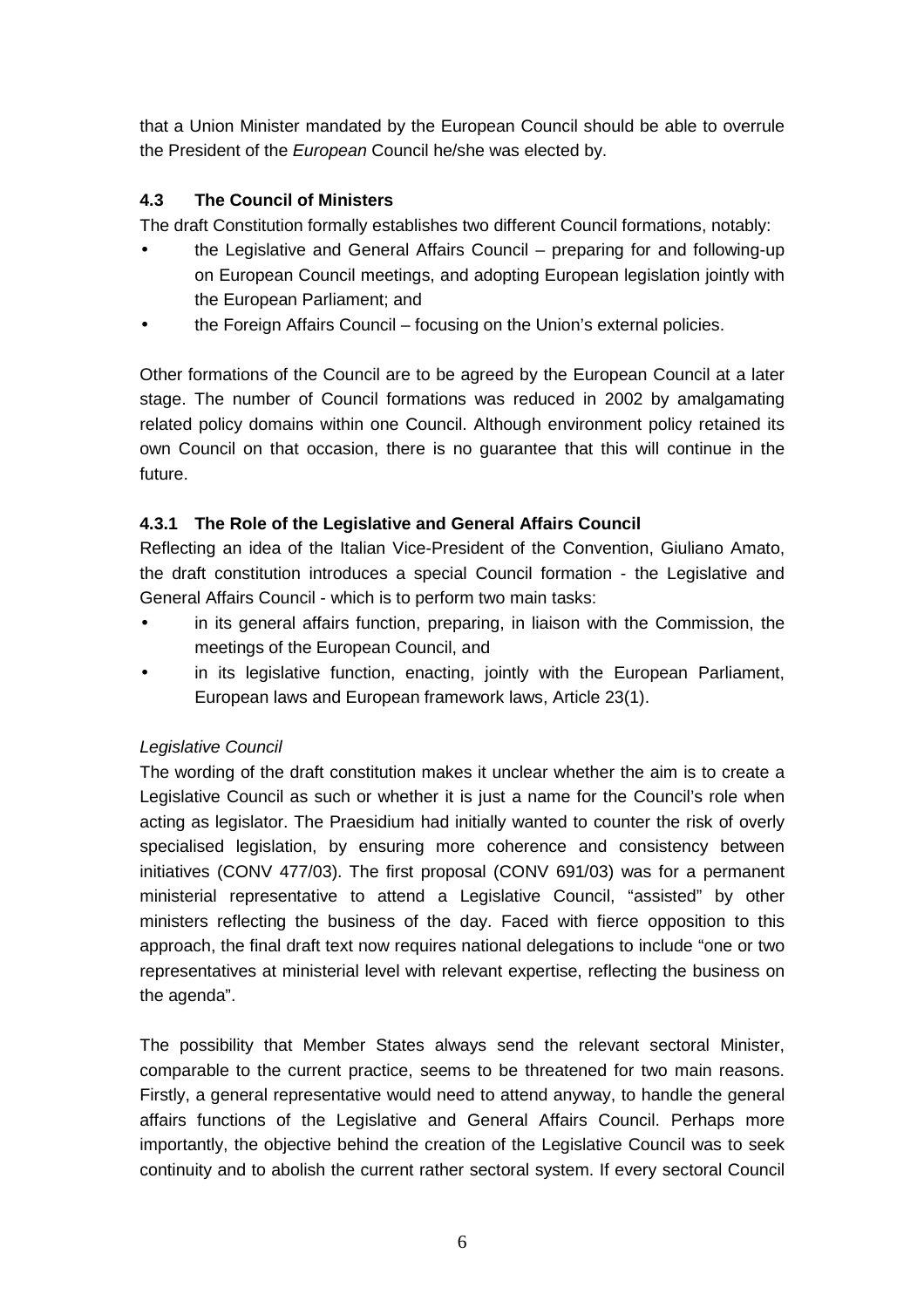once in a while convened as a Legislative Council to adopt legislation in its field of expertise this would appear to undermine the continuity objective. Member States might therefore send, for example, their Minister for European Affairs as a "permanent" member, as well as other Ministers according to the business on the agenda.

The wording of the text is less than clear, but is certainly generating some concern, particularly since it could result in sectoral (including environment) Ministers being subordinated to European Ministers. If this were to happen, it would be crucial to identify who would be negotiating on behalf of the Member State. Though if ministers other than the "European Minister" were able to negotiate, this could again be argued to undermine the objective of increasing consistency.

Finally, the draft is inconclusive in terms of *how* the Legislative Council would ensure consistency. Merely adopting legislation and preparing the meetings of the European Council will not guarantee coherent and consistent policies emerge from the different Council formations. To fulfil this role, the Legislative Council would need powers to co-ordinate and supervise all other Council formations (see below).

#### *General Affairs Council*

The General Affairs Council would consist of the same ministers as the Legislative Council and would be responsible *inter alia* for the review of the EU Sustainable Development Strategy (SDS), since it is the focal point for co-ordinating its implementation. The existing General Affairs and External Relations Council (GAERC), partly due to its workload and heavy political agenda, has not adequately addressed "horizontal" issues such as sustainable development and environmental integration. Splitting the current GAERC into a horizontal General Affairs Council and a Foreign Affairs Council could contribute to strengthening its role and even compensate for the lack of a single presidency.

The Legislative and General Affairs Council's role as joint legislator together with the European Parliament could turn out to be one of the most significant changes introduced by the Constitution. In its double function as Legislative and General Affairs Council, it is likely to sideline other Council formations, including an environment Council. It might therefore become more difficult to get environmental legislation adopted. On the other hand, the Legislative and General Affairs Council's role of ensuring consistency could foster the integration of environmental protection requirements within other European policies and might therefore help to prevent European legislation that contradicts environmental EU objectives.

The issue of the Legislative and General Affairs Council will almost certainly be addressed by the IGC, with Member States clearly divided on the question. If it is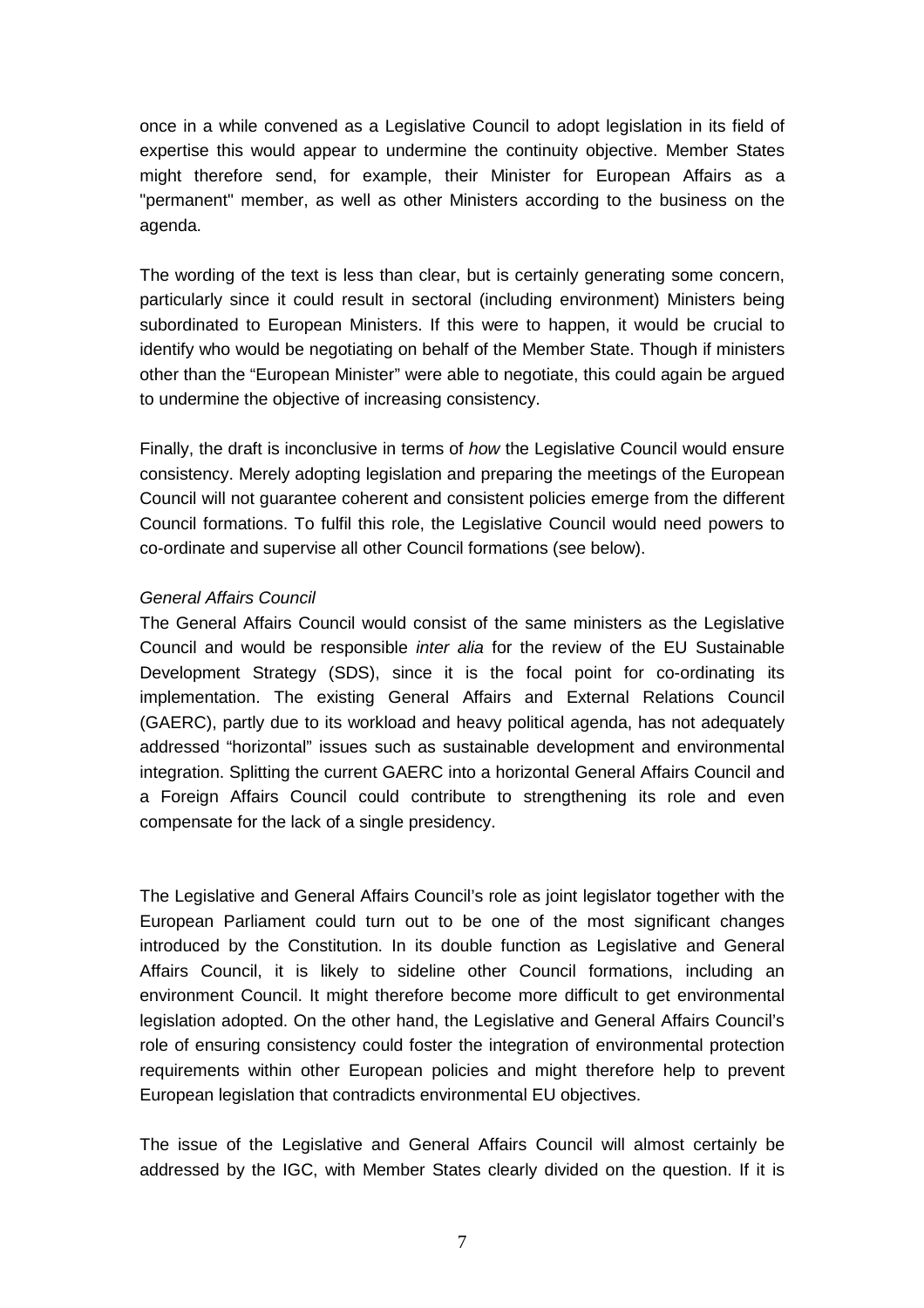accepted, it could play a crucial role in future European policies, not only in relation to ensuring consistency in the Council, but also because it would prepare the European Council meetings.

### **4.3.2 The New Presidencies**

One of the most "visible" structural changes set out in the draft constitution would be the abolition of the current system of six-monthly rotating Presidencies, to be replaced by rotating year-long Presidents of the other formations of the Council. These would exist in addition to the President of the European Council and the Union Minister for Foreign Affairs.

The Presidency of the Council of Ministers is to be held on the basis of "equal rotation" by Member State representatives for periods of at least one year, Article I-23(4). But what does "equal rotation" mean in this context? The draft text is rather elusive on this point, simply giving the European Council the task of establishing rules of rotation, Article I-23(4). In so doing, the European Council has to take into account the European political and geographical balance and the diversity of the Member States, Article I-23(4).

In principle, there are two options: a) to have different presidencies for the different Council formations; or b) to maintain the current system of one country assuming the presidency of the Council of the European Union as a whole, except the Foreign Affairs Council (see above). The latter option seems unattractive since this would result in Member States holding the presidency only every quarter of a century. Yet the former option raises the spectre of selecting "presidents" for each of the different Council formations, plus all the other European committees, including the influential Committee of Permanent Representatives. The easiest option may be to allow each Council formation to select its President from within its ranks (see COM(2003) 548 final), although it is not clear how an appropriate political or geographical "balance" would be ensured.

The new system could lead to different and perhaps even contradictory emphases in closely linked policy fields. This would appear to demand an even greater coordination role for the Legislative and General Affairs Council. Consistency at any one time, in so far as it exists, is currently ensured by the Presidency, and consistency *between* presidencies has been sought through the troika.

It is difficult to say what impact multiple Council presidencies would have on European environmental policy. Environmental policy initiatives could certainly lose the momentum previously injected by "green" presidencies, although the upcoming enlargement would potentially have led to large gaps between the historically most committed "green" presidencies. While the longer term and overarching role of the European Council President should provide some political and strategic guidance,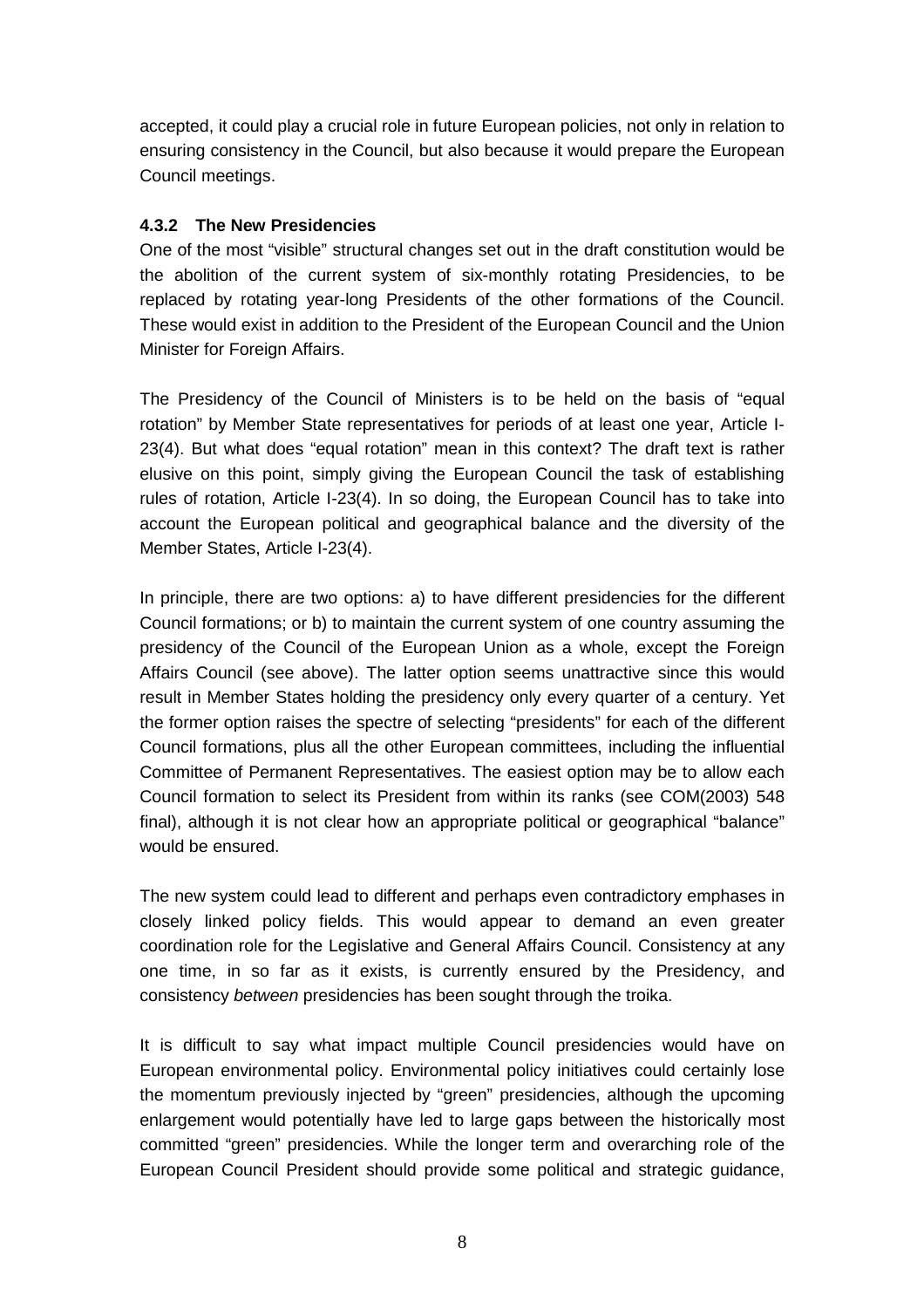the President would not preside over the Council formations. As a consequence, the integration of environmental policy in other policy areas as promoted by the Cardiff Integration Process and the Sustainable Development Strategy might become more difficult, and the role of the Legislative and General Affairs Council all the more critical.

## **4.4 The European Commission**

Controversial changes have also been proposed in relation to the European Commission. The College would in future consist of a President, the Minister of Foreign Affairs as one of its Vice-Presidents, and thirteen *European* Commissioners, ie 15 members, compared to the existing approach of at least one Commissioner per Member State (currently making 20 in all). The Commission President, selected as at present, would choose thirteen European Commissioners on the basis of an equal rotation system, Article I-25(3). These would be chosen from a list of names forwarded by each Member State. Non-voting, plain Commissioners, Article I-25, would come from the remaining Member States. In an EU of 25 Member States, this would mean ten non-voting Commissioners.

What distinguishes the two kinds of Commissioners seems to be membership of the College and the associated right to vote. The introduction of non-voting Commissioners demands a complex rotation system which will do little to simplify the institutional architecture, nor make the Union more transparent. In addition, as Romano Prodi has said, "No people of the Union deserve to be represented by a second-class Commissioner" (Speech/03/381, European Parliament, 3 September 2003). The proposed system would also increase the power of the President of the Commission, as he/she should have more influence over the selection of the voting and non-voting European Commissioners.

From an environmental perspective it will be of a crucial importance that environmental issues are fully reflected within the college, by making the environment Commissioner a voting member of the college. Otherwise, the consequences for EU environmental policy and the "greening" of sectoral policies could be very significant.

# **4.5 The European Parliament**

The draft constitution suggests important changes to the powers of the European Parliament, extending co-decision to additional policy areas, including most aspects of agriculture and fisheries, regional development (after 2006), as well as giving it full budgetary control, Article I-19(1). The latter will certainly strengthen the role and weight of the Parliament within the Union.

The Parliament has in the past been noted for its relatively progressive stance on environmental issues, at least when compared to the Council. An extension of the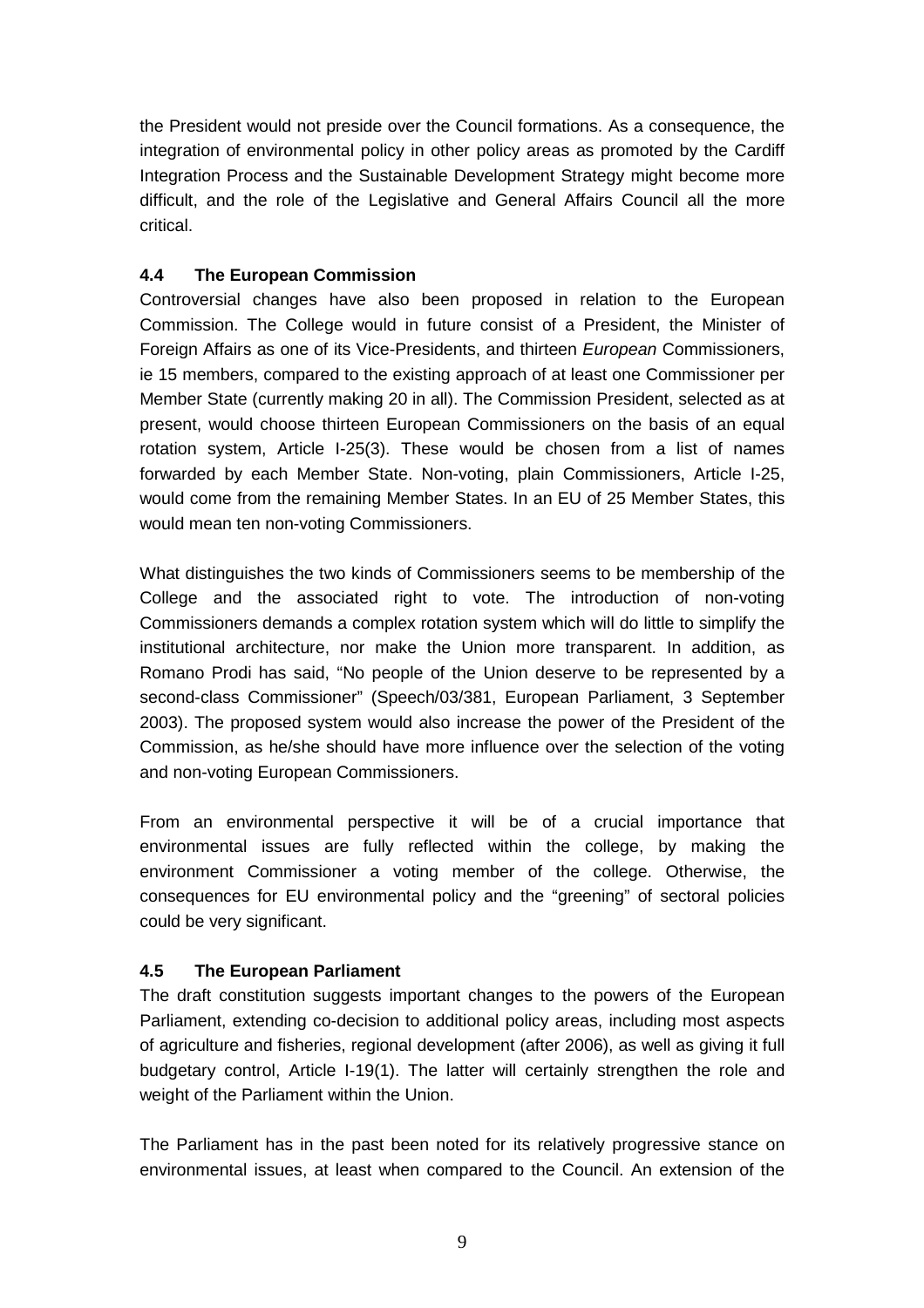Parliament's co-decision powers could therefore be expected to make a positive contribution to European environmental policy, particularly in relation to agriculture and fisheries. However, there is no guarantee that decisions taken by the various committees and the Parliament as a whole will take on board environmental concerns. The likely approach of the Parliament is particularly uncertain given impending enlargement.

### **5 Reforming the Union's Instruments**

Under the existing European Treaties, regulations, directives, decisions, recommendations and opinions of the Commission, Council and Parliament are among the main instruments available for the Union to act. Use is also made of a number of other instruments, some mentioned in the Treaty and some not.

The draft constitution seeks to reduce the number of instruments at the Union's disposal and to define these more clearly. "Directives" would thus be renamed "European framework laws", "regulations" would become "European laws"; decisions, recommendations and opinions would remain unchanged. The Convention also suggests the introduction of a "European regulation", a so-called "non-legislative" act of general application for the implementation of legislative acts, Articles I-32, I-34.

Furthermore, the Convention hopes to limit the number of instruments by urging the Council of Ministers and the European Parliament to refrain from adopting acts in a form that is not explicitly provided for in the Treaty. Whether the proposed reforms really lead to a simplification or improved transparency is questionable.

#### **5.1 European Framework Law – more room for Member States?**

As the main instrument in European environmental policy is the directive, a key question is whether the new European Framework Law would simply result in the renaming of directives or would actually change the character of such legislation.

| <b>Draft Constitution</b>                                                      | <b>EC Treaty</b>                                                                      |
|--------------------------------------------------------------------------------|---------------------------------------------------------------------------------------|
| Article I-32(1) defines a European Frame- According to Article 249 a directive |                                                                                       |
| work Law as                                                                    |                                                                                       |
|                                                                                | "a legislative act binding as to the result "shall be binding, as to the result to be |
|                                                                                | to be achieved, on the Member States to achieved, upon each Member State to           |
| which it is addressed,                                                         | which it is addressed,                                                                |
| but leaving the national authorities                                           | but shall leave to the national authorities                                           |
| entirely free to choose the form and the the choice of form and methods".      |                                                                                       |
| means of achieving that result",                                               |                                                                                       |

The word "Framework" in itself suggests a strengthening of the framework character of this instrument, and implying a less prescriptive and detailed approach, leaving more room for Member States to decide how to achieve the agreed objectives. This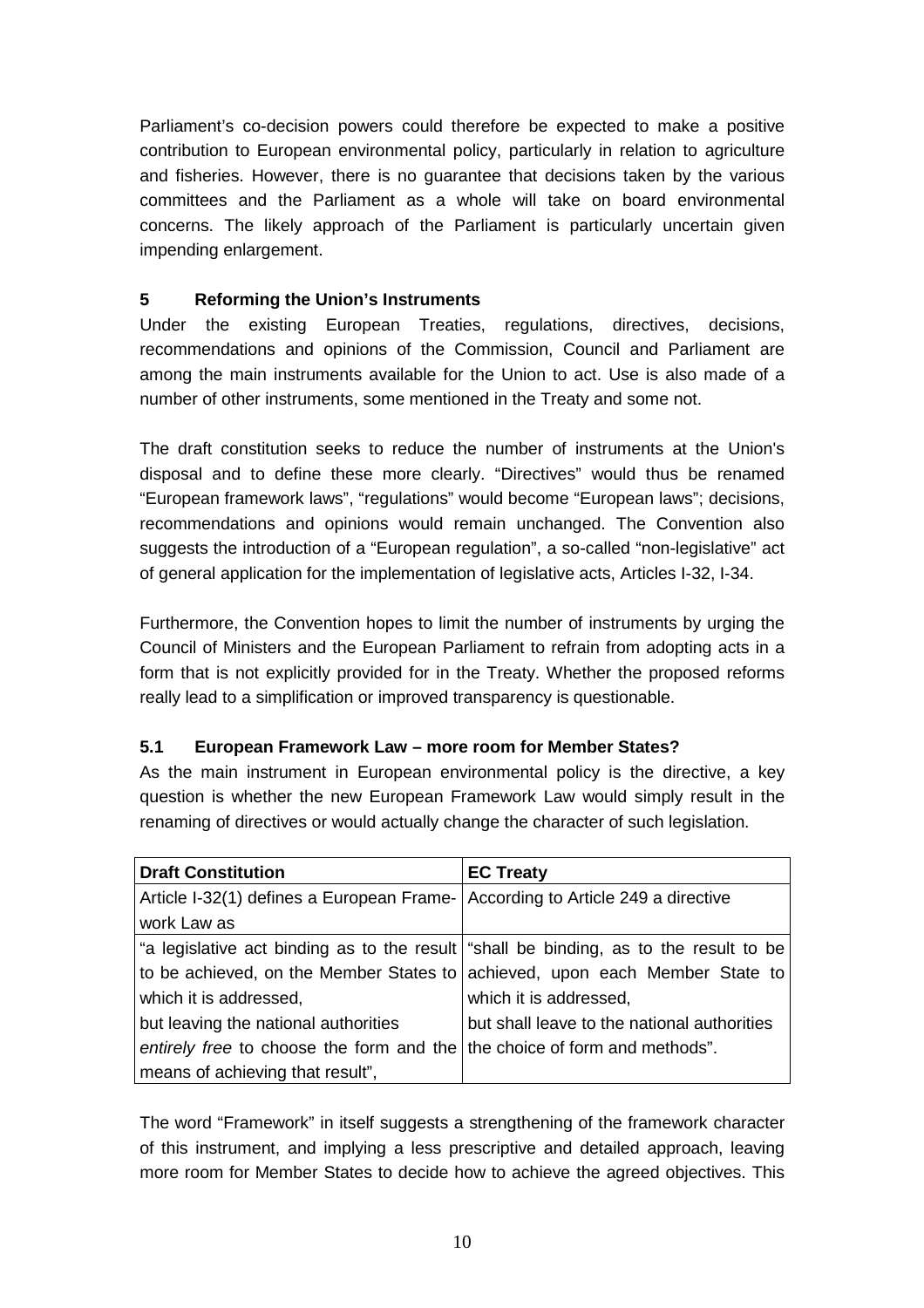is strengthened by Member States being "entirely free" to choose the form and means of delivering the objectives. The name and wording of the new framework law thus underlines the desired character of the instrument, suggesting that framework laws should not contain binding provisions on the means and the forms of achieving the required result.

It is less clear what is meant by "means and forms". Member States would appear to be free to choose how to organise themselves on a national level, for example, in relation to permitting procedures or the setting of air quality thresholds. But the stronger wording does not necessarily mean that instruments such as permits or environmental impact assessments could not be prescribed at EU level. It merely indicates that national authorities should have a wider margin concerning the implementation of these instruments.

Whether the new provision will stand in the way of very detailed framework laws that in fact do not leave the Member States much of a margin, remains to be seen. If the Commission were to interpret the new framework law in its strictest sense, then it might simply make greater use of the new European law (currently the regulation) that is directly applicable in all Member States or the new regulation.

#### **5.2 Regulation – preventing or encouraging details?**

The draft Constitution not only reforms existing instruments as described above, but also introduces a new form of instrument, to be called the regulation. The regulation is a non-legislative act, ie a binding act adopted by the Council or Commission alone, which provides further details for the implementation of European laws or framework laws. It can take the following two forms:

- **delegated regulation,** Article I-35 to be adopted by the Commission to "supplement or amend certain non-essential elements of the European law or framework law". The European Parliament and Council could potentially revoke the delegated powers or reject a delegated regulation, thus preventing its entry into force; or
- **implementing regulation,** Article I-36 normally to be adopted by the Commission, in cases where uniform conditions for implementing EU acts are needed. No special procedure is outlined in the draft constitution but it is assumed that the "comitology" or similar procedure would be applied.

Two specific issues could arise in the context of these new regulations. The first concerns the way these measures are adopted. The new regulations would be adopted as "daughters" of a European law or framework law, and in environmental and other cases could involve elaborating controversial elements of the law. The result could be that key provisions are decided upon without involving either the European Parliament or the Council, and consequently without public participation.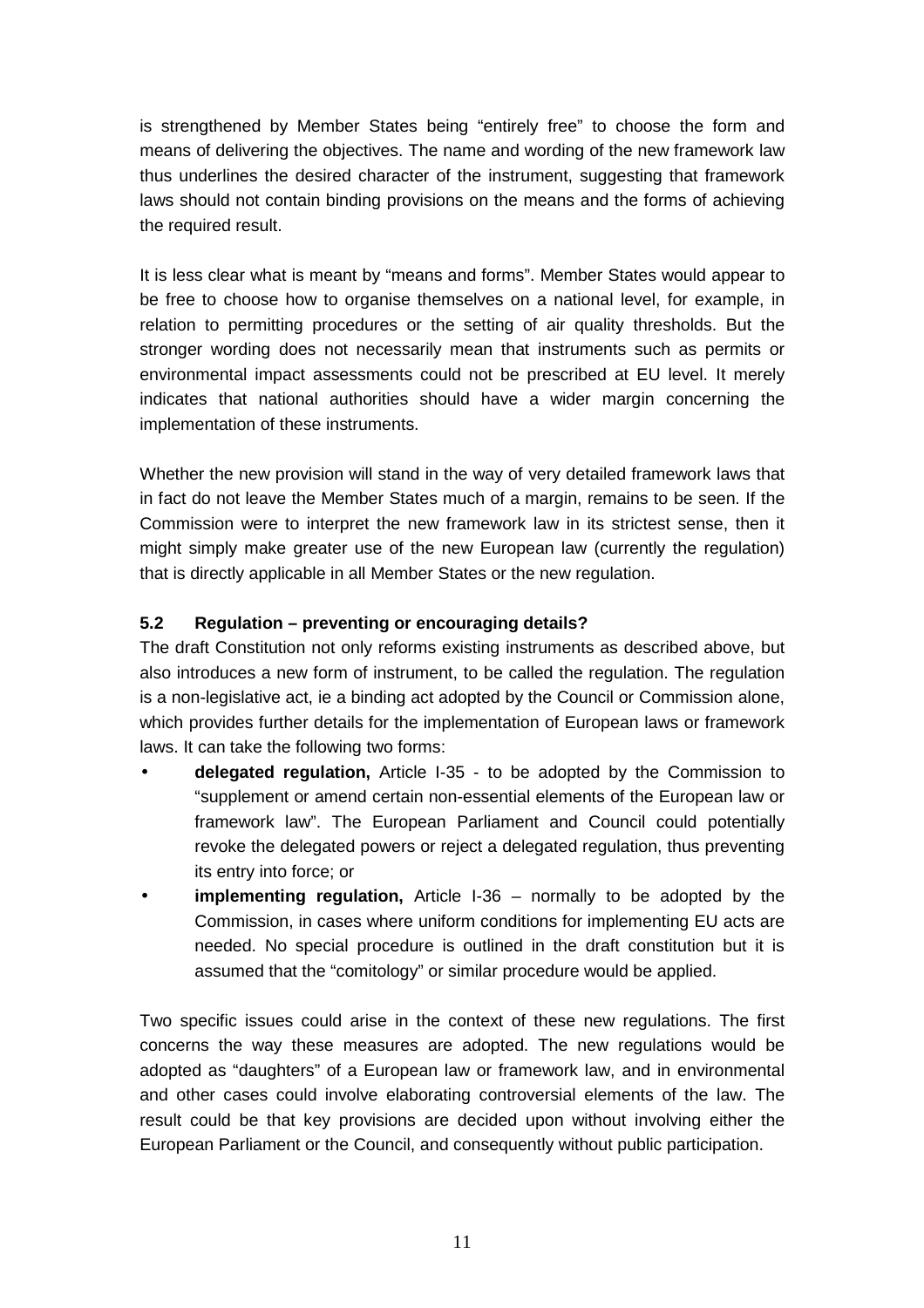The second issue concerns the "principle of implementation by the Member States." The explicit mention of "non-legislative" or executive laws in the draft Constitution could lead to their more frequent use, thereby limiting Member States' freedom to implement. This might have particular impacts at the sub-national level, since application of European measures often falls to local or regional authorities.

### **6 Application of the Principle of Subsidiarity**

The subsidiarity principle – that measures be taken at the lowest appropriate level was introduced into the European Treaties in 1987, in an attempt to limit the reach of Community legislation. The subsidiarity provisions have since been modified, most recently by the Amsterdam Treaty, which introduced a Protocol on subsidiarity and proportionality. Despite previous attempts to define the Principle, however, it has remained an ambiguous concept, not least because decisions regarding the "appropriate level" are often political in nature. This is also why the European Court of Justice (ECJ) has avoided giving an opinion or ruling on the Principle.

There have nevertheless been calls for better application of the Principle and, as a consequence, the draft constitution contains a revised Protocol on the *Application* of the Principles of Subsidiarity and Proportionality (PAPSP) (emphasis added). The monitoring requirements call for annual Commission reports on the application of the principle, but the innovative aspects relate to an *ex-ante* monitoring system involving national Parliaments, as well as an explicit role for the ECJ.

Under the proposed *ex-ante* monitoring system, the Commission would have to send its proposals to national Parliaments, in addition to the Council and the European Parliament. Any national Parliament or chamber of a national Parliament could then issue a reasoned opinion stating why it considered the proposal to be in conflict with the subsidiarity principle. Furthermore, where reasoned opinions represented "at least one third of all the votes allocated to the Member States' national Parliaments and their chambers, the Commission shall review its proposal" (PAPSP, Paragraph 6). Each national Parliament would essentially have two votes, with one vote per chamber in the case of bicameral systems.

The Commission's review can either result in it maintaining, amending or withdrawing the proposal, the decision resting with the Commission. However, should Member States, national Parliaments or (in some cases) the Committee of the Regions decide that a legislative act does not comply with the principle of subsidiarity, they may bring their case before the ECJ.

The proposed system for monitoring the subsidiarity principle could result in the following:

! First and foremost, national Parliaments would take on a new role. Until now, national Parliaments influenced European decision-making primarily through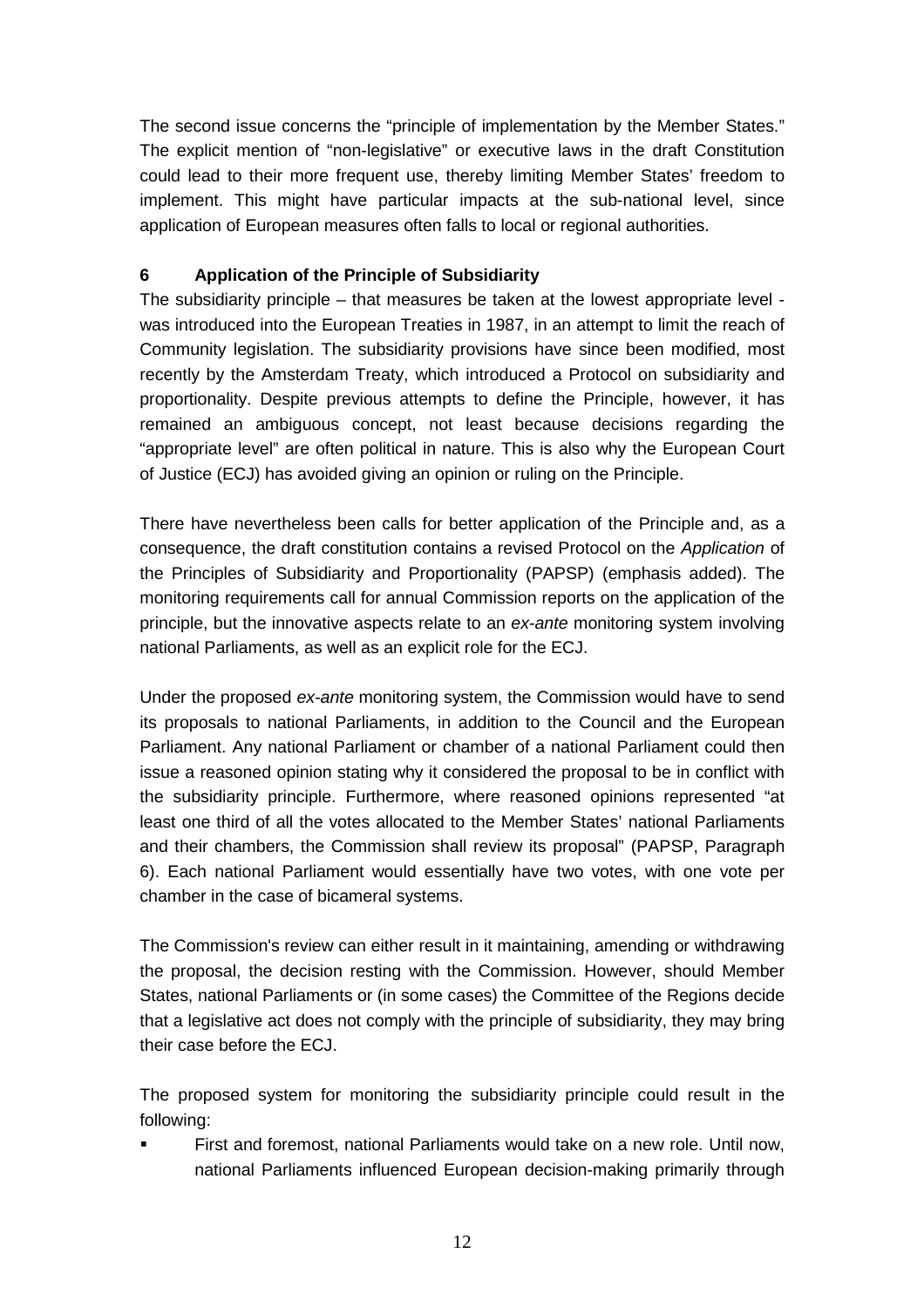their own respective national governments. The new constitutional provisions would allow them to directly send reasoned opinions to the Commission, Council and European Parliament.

- The provisions would enhance the role of regional parliaments with legislative powers, which are to be consulted by national Parliaments where appropriate. This is reinforced by the Committee of Regions' right to bring actions on grounds of infringement of the principle before the ECJ. Furthermore, the second chamber of national Parliaments in some cases, such as in Belgium, France, Italy, Spain and Germany, represents regional and local interests.
- ! The introduction of the *ex-ante* system could undermine efforts to enhance the efficiency of EU decision-making, since national Parliament consultation would need to be co-ordinated and overseen. Additional demands would also be placed on national Parliaments, which may focus on subsidiarity questions to the detriment of other pressing issues. That said, their new role could lead to greater attention being given to EU affairs more generally.

The overall effect of these new provisions appears to depend largely on the ECJ's ability to rule on the principle of subsidiarity. The draft constitution has not made this any easier, leaving the definition of the principle unchanged. Even if ECJ involvement were limited, the explicit provision for national Parliament, Committee of the Region and ECJ intervention could act as a disincentive against "borderline" Commission proposals. If so, this could also have implications for the extent of environmental policy measures proposed and adopted by the EU.

#### **7 External Relations**

Although the draft constitution does not introduce extensive amendments relating to the EU's internal policies, it does suggest a series of new provisions relating to the objectives and methods to govern the EU's external relations.

The Union's objectives, according to the draft constitution, include upholding and promoting the Union's values in its relations with the wider world. Contributing to the sustainable development of the earth is among the more specific tasks, alongside free and fair trade, eradication of poverty, protection of human rights and strict observance and development of international law, Article I-3(4). These broad objectives are elaborated subsequently (Title V of Part III), under the heading "The Union's External Action". Here, the draft suggests that the Union should work for a high degree of cooperation in all fields of international relations, not least to foster sustainable development of development countries, and to help develop international measures to preserve and improve the quality of the environment and the sustainable management of global natural resources, in order to ensure sustainable development, Article III-193(2).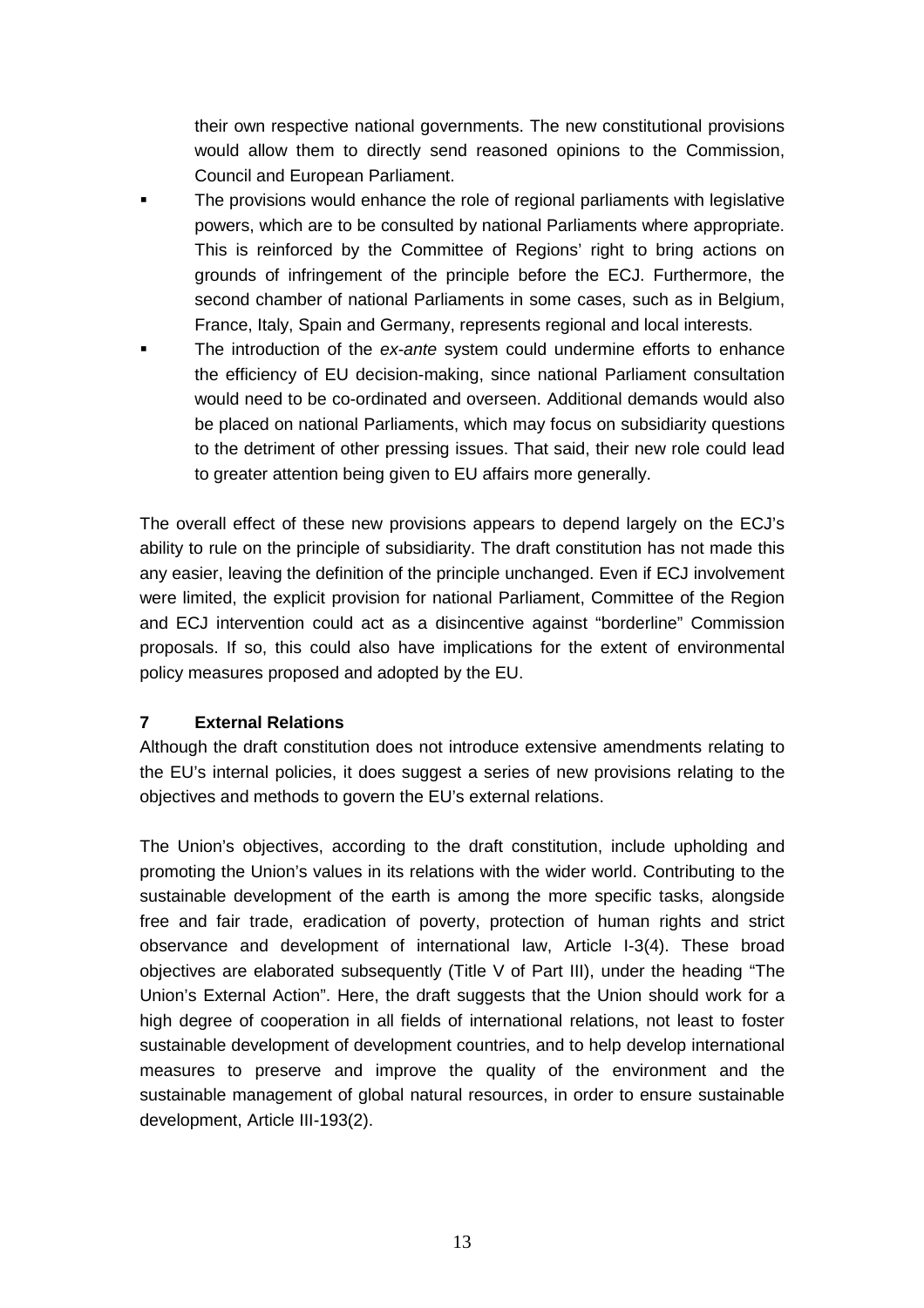These new objectives provide a strong basis for promoting the environmental dimension of EU external relations. It is, furthermore, emphasised that these objectives are to be pursued in the development and implementation of the different areas of the Union's external action, for example, trade but also the external aspect of policies such as agriculture, fisheries and transport. Indeed, the draft constitution explicitly demands consistency between external actions, and between external and internal action.

As is presently the case, the draft constitution contains separate provisions for implementing the common foreign and security policy, which is to cover, amongst others, "all areas of foreign policy", Article I-15(1). This matters because the method for adopting legislation under the CFSP differs from the standard method set out in the draft constitution, remaining predominantly inter-governmental in nature, and leaving little room for the Commission or Parliament. Thus, while the Union Minister can submit proposals to the Council in the field of the CFSP on the basis of a Council mandate, only a Commission mandate can result in proposals in "other fields of external action".

Drawing a line between foreign policy (under the CFSP) and other fields of external action is potentially problematic under the draft constitution. This is important not least because it would for the first time be possible for international agreements to be concluded under the CFSP, based on the Union's legal personality. It therefore appears possible, in principle, for international environmental agreements to be concluded on the basis of the CFSP, to the exclusion of key institutions and key actors.

For this reason in particular, the Union's external representation in CFSP related issues may take on greater importance, yet the draft constitution is, as noted above, rather unclear on this issue. The European Council President is to ensure the external representation of the Union – at their level - on issues concerning the CFSP, Article I-21(2), while the European Council as a whole is to identify the strategic interests and objectives of the Union, including both the CFSP and "other areas of external action". The Union "shall be represented by" the Union Minister, who will conduct political dialogue and shall express the Union's position in international organisations and at international conferences, Article III-197(2). The Union Minister would be responsible for coordinating other aspects of the Union's external action, Article I-27(3), and for ensuring consistency between the Union's external and internal actions, Article I-23(2) and Article III-193(3). It is evident, therefore, that both the Union Minister and the European Council President would be critical to ensuring not only appropriate external representation of the Union, but also coherence and complementarity between the Union's activities, including in relation to sustainable development and environmental protection.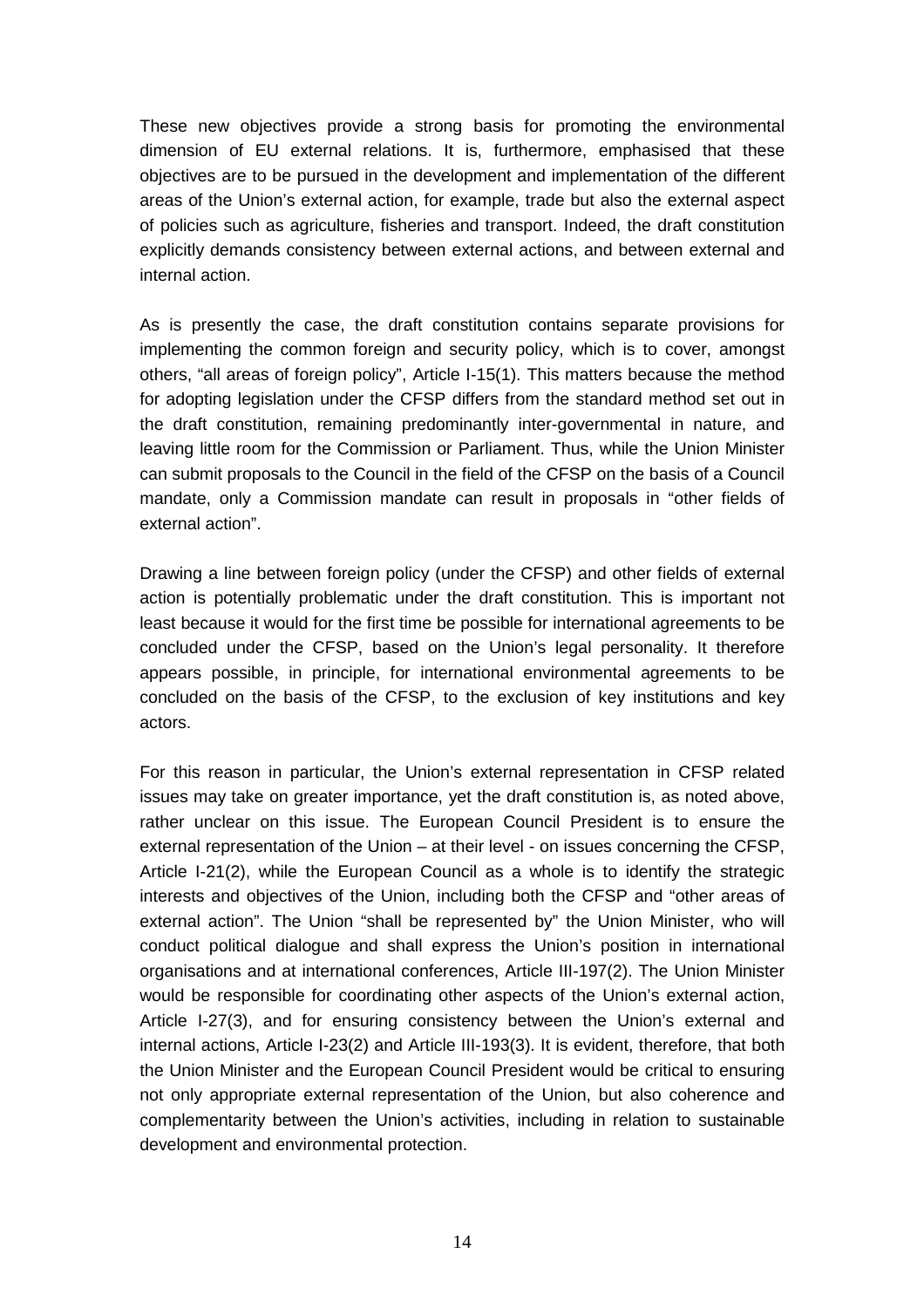The Union's competence to conclude an international agreement is exclusive "when its conclusion is provided for in a legislative act of the Union, is necessary to enable the Union to exercise its competence internally, or affects an internal Union act", Article I-12(2). The last part of the phrase would appear to give the Union rather sweeping powers. However, it could be interpreted as being limited to those areas of exclusive competence listed in Article I-12(1), including the common commercial policy and "the conservation of marine biological resources under the common fisheries policy". Whether competence is exclusive or not, the draft constitution states that in future, the Union's international negotiator would be nominated by the Council. Under existing arrangements, it is the Commission that negotiates on behalf of the Community. Under the constitution it remains unclear who is going to negotiate. Moreover, the Council would adopt a decision to sign or approve an agreement "on a proposal from the negotiator". If this were to happen, efforts would need to be made to ensure Union negotiators were fully cognisant of the cross-cutting policies of the Union, so that consistency and coherence with other policies could be ensured.

#### **8 Looking Ahead to Future Treaty Amendment**

The draft constitution does not simply restructure and amend the substantive provisions of the existing Treaties, but also suggests new procedures for amending the Treaty itself.

Any national government, the European Parliament or the Commission would, according to the draft constitution, be entitled to submit proposals to amend the constitution, Article IV-7(1). If the European Council decided, by simple majority, that these proposals warranted further examination, it would need to convene a convention to recommend changes for the Inter-Governmental Conference (IGC) to discuss and eventually adopt, Article IV-7(1). Like the Convention on the Future of Europe, future conventions would consist of representatives of the Commission and the European Parliament, as well as national Parliaments and Governments of the Member States, Article IV-7(2). Final amendments to the constitution would enter into force following signature and ratification by every Member State, as at present.

Although there is much to recommend the Convention method, it may not be desirable when only relatively minor changes are being sought. The draft constitution therefore allows for the possibility of going directly to an IGC in cases where amendments do not justify a Convention. Such a "fast-track" procedure would need to be agreed by consensus with the European Parliament.

This two-track approach essentially establishes the Convention as the normal procedure for amending the constitution. The effect would be to make the process more transparent, with discussions and negotiations largely held in the public domain, rather than behind closed doors as is characteristic of the IGCs. The fact that parliamentarians are directly involved also serves to strengthen the democratic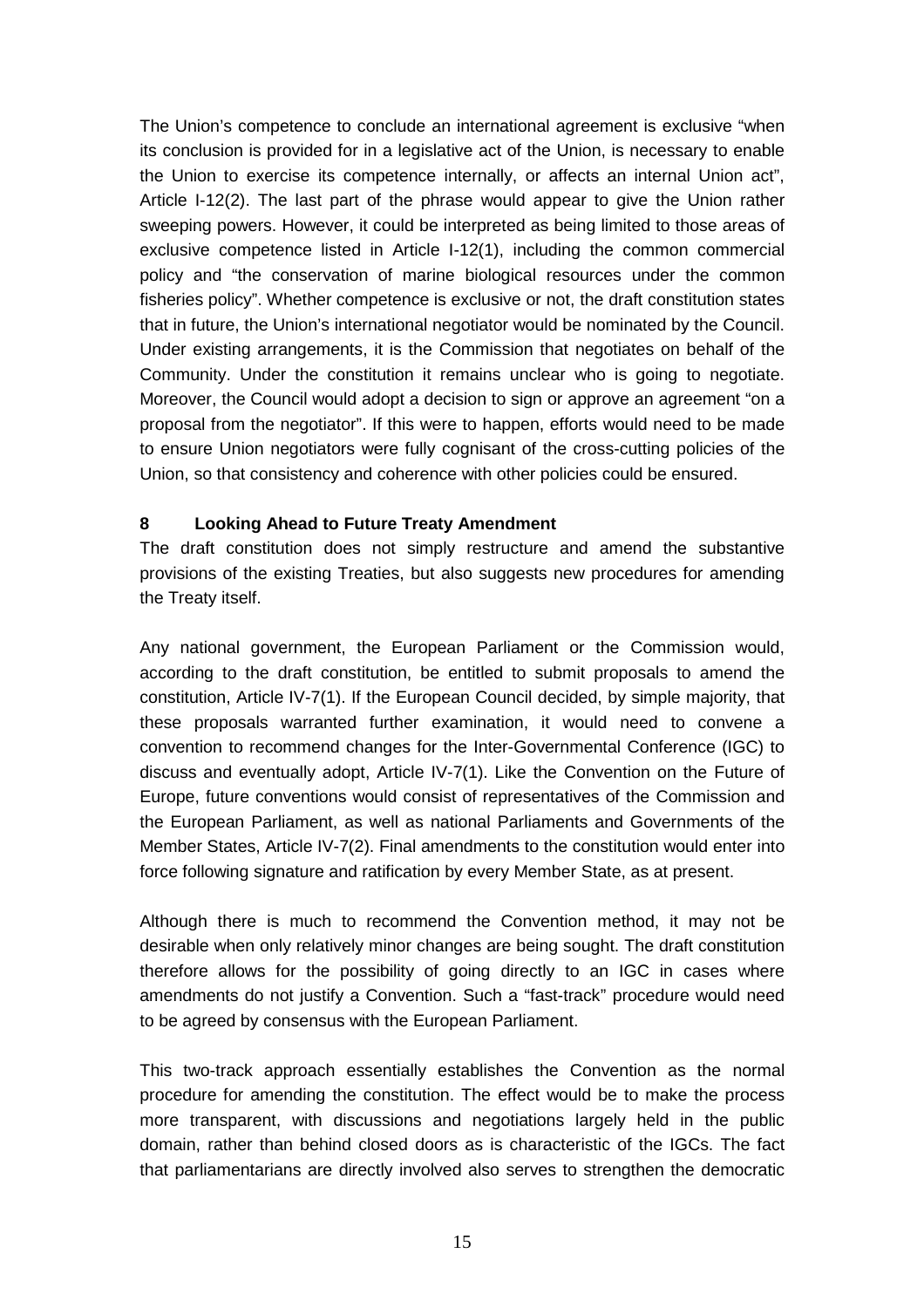nature of the process. At the end of the day, however, all depends on whether the 2003 IGC does in fact observe the recommendations of the Convention in this regard.

#### **9 Conclusions**

The IGC negotiations over the coming months will be of great importance for environmental interests, as well as those concerned with broader European affairs. To date, much emphasis has rightly been placed on securing the "sustainability" language at the beginning of the draft constitution, and the environmental integration requirement. There is now also a growing debate about the European policies set out in Part III, with recent Commission proposals calling for stronger environmental language in these areas. This work is important but it may simply prove too difficult for the IGC to re-open these sections. Meanwhile, there is a danger that some of the most important implications of the draft constitution arising from the new institutional arrangements could be neglected. These issues are very much on the agenda and those concerned with the environment need to be closely engaged with them. They may not at first sight appear so relevant, but in fact have crucial long-term implications.